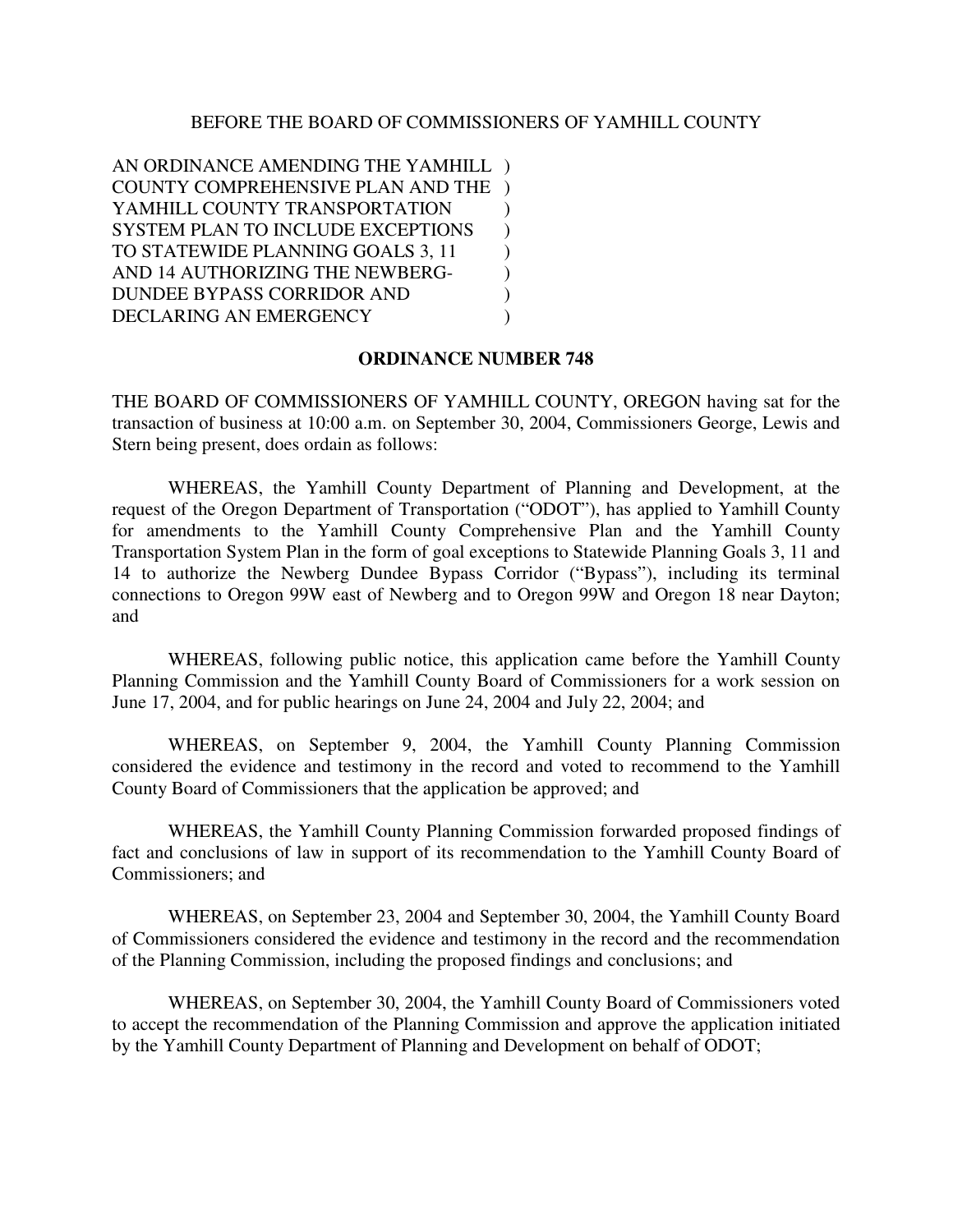# NOW, THEREFORE, THE YAMHILL COUNTY BOARD OF COMMISSIONERS ORDAINS AS FOLLOWS:

# SECTION 1. YAMHILL COUNTY COMPREHENSIVE PLAN AMENDMENTS.

- 1. The exceptions to Goals 3, 11 and 14 authorizing the Bypass corridor which are set out in Sections 1-7 of ODOT's "Findings of Fact and Statement of Reasons in Support of Exceptions to Goals 3, 11 and 14" attached hereto as Exhibit "A", are hereby incorporated within and made a part of the Yamhill County Comprehensive Plan with the modifications set out in an "Errata Sheet" submitted by ODOT on July 22, 2004, attached hereto as Exhibit "B".
- 2. The Yamhill County Comprehensive Plan also is amended to include the analysis of economic, social, environmental and energy ("ESEE") consequences for the Bypass Corridor set out in Paragraph D.3 of the Findings of Fact and Conclusions of Law" that are attached hereto as Exhibit "C". However, this particular amendment shall take effect only in the event that the Yamhill County Board of Commissioners' decision is appealed and a reviewing body, in the final decision on appeal, concludes that the Goal 5 rule applies and requires Yamhill County to adopt an ESEE analysis authorizing the Bypass Corridor.

## SECTION 2. YAMHILL COUNTY TRANSPORTATION SYSTEM PLAN AMENDMENTS.

The Yamhill County Transportation System Plan is hereby amended to:

- 1. Identify the Bypass corridor on the transportation facility plan map.
- 2. Identify the Bypass corridor as a long-term project on the project list.
- 3. Identify approximately \$300 million as the estimated total Bypass Project cost, including the cost of improvements inside Newberg and Dundee; and
- 4. Identify federal and state dollars as the primary source of funding for the Bypass Project.

## SECTION 3. FINDINGS.

In support of its adoption of Yamhill County Ordinance Number 748, the Yamhill County Board of Commissioners adopts the findings of fact and conclusions of law set out in attached Exhibit "C".

## SECTION 4: EFFECTIVE DATE.

This ordinance, being necessary for the health, safety and welfare of the citizens of Yamhill County, and an emergency having been declared to exist, is effective upon passage.